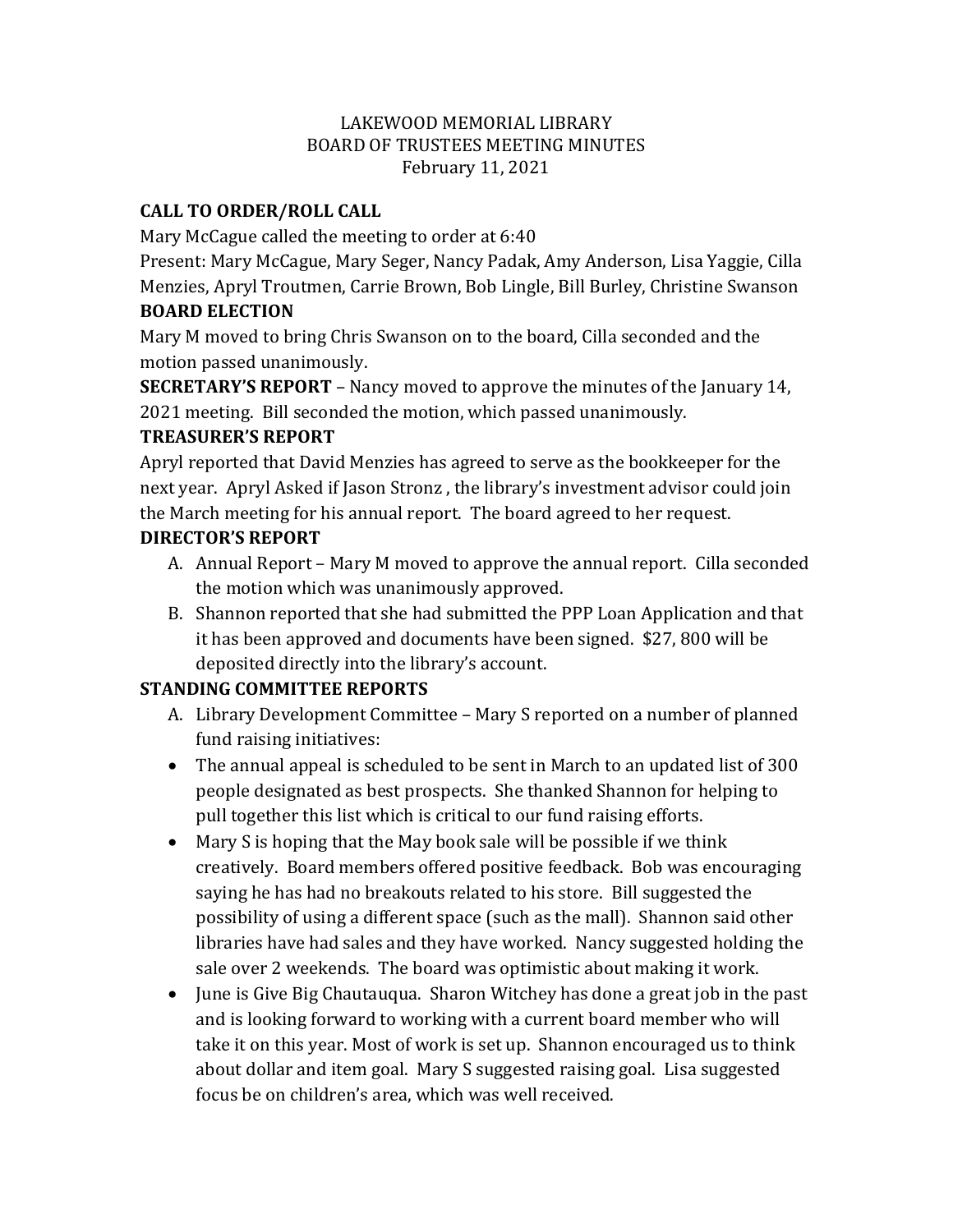- In July Mary S suggested having a summer fest for families. Cilla would be glad to help, and suggested having music, food truck, etc. Mary M asked about a conflict with concerts in the park. Bill suggested a carnival game/ice cream social with food truck with a focus on interactive activities.
- Our fall Food for Thought is still up in the air pending the number of people we can have in the building under COVID protocols.. Mary M asked about continuing the online auction. Mary S suggested combining the online auction with a food to go event.
- C. Marketing/Publicity Committee no report
- D. Personnel Committee Lisa reported that staff reviews are complete. Nancy reported that CCLS was going to start creating boiler plate policies and she asked the board's permission to share our as a model. Everyone agreed.
- E. Grounds and Facilities Committee Cilla reported that she had looked at the boat for the children's corner. Given the snow, it is not possible to retrieve the boat right now. She took photos and examined it and reported that it is in great shape and doesn't seem to need a lot of work. It needs easily cleanable cushions and some TLC. When Skid Procter has space, he can work on varnish and paint. It will need a base and a "theme". Shannon would like it to be interactive. Lots of ideas were shared.
- F. Strategic Planning Committee Shannon's CCLS strategic planning meeting is scheduled for next week when survey development will be discussed. She will share ideas with regard to creating the LML survey for our strategic planning process.
- G. Finance Committee no report
- H. COVID Education Amy thanked everyone for the basket contributions. Shannon reported 5 sheets have been turned in. Amy reported that she is working with 2 additional children. She is trying to make sure all participants get a prize. The Take Home kits are ready to go. The next step is to generate ideas for the March reading contest. Bill produced a flier for social media. Amy thanked Nancy for providing site words exercises using poems.. Nancy suggested mysteries and/or an author series for March. There is a need to focus on grades 2 – up. Amy suggested displaying contestants' final pieces and artwork. Cilla added that having display space in children's area would be nice and would attract families to the library Nancy reported that no one had requested a book delivery. Nancy asked about possibility of a press release about all the things we are trying to do for patrons during COVID. Bob said he had reached out to the PJ reporter who might do an article and he was positive. Shannon will follow up.

#### **OLD BUSINESS**